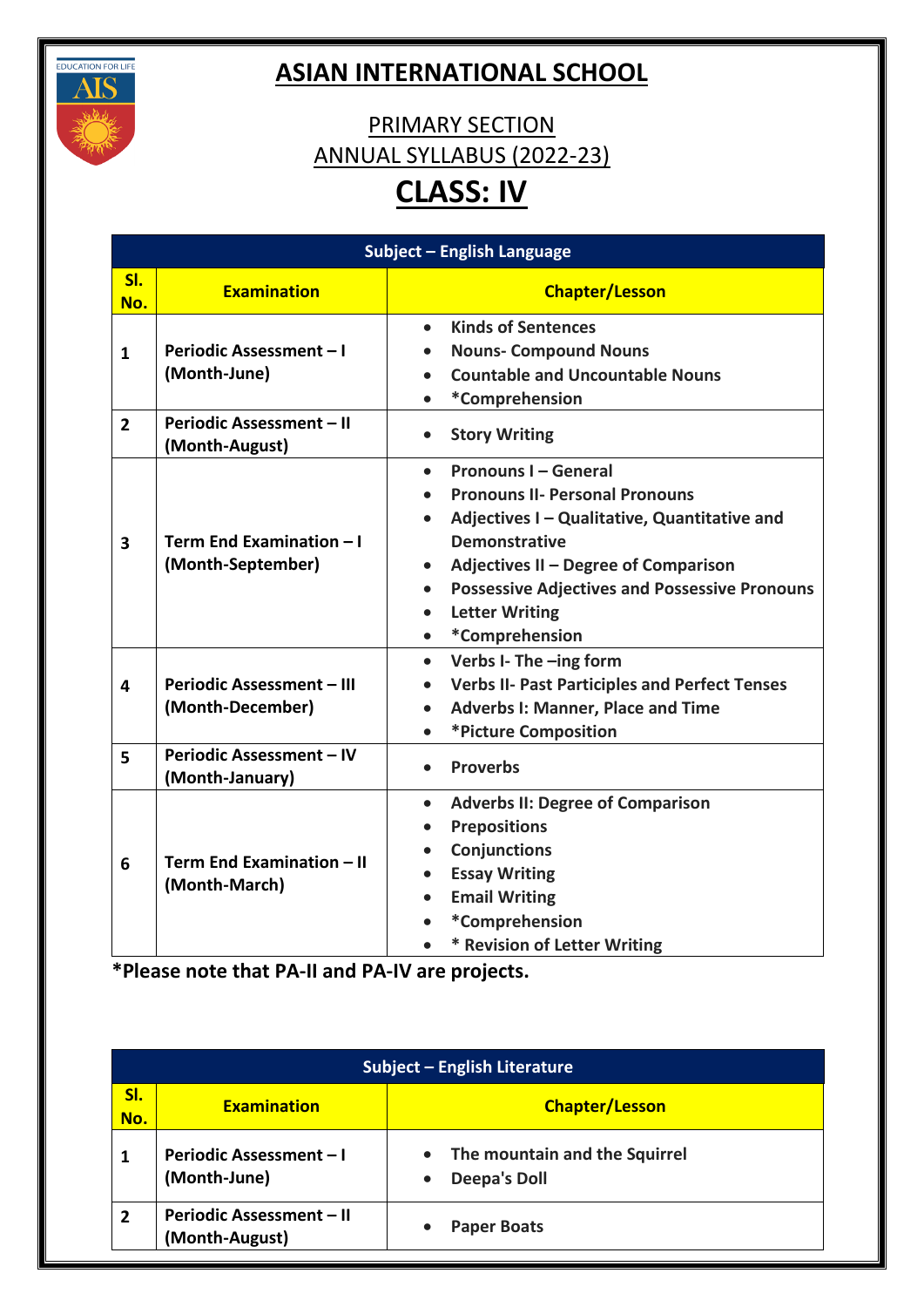| 3 | Term End Examination - I<br>(Month-September)        | <b>Baba Yaga</b><br>$\bullet$<br><b>Dreams</b><br>The complaint<br><b>The Thrush Girl</b>                      |
|---|------------------------------------------------------|----------------------------------------------------------------------------------------------------------------|
| 4 | <b>Periodic Assessment – III</b><br>(Month-December) | <b>The Word Wizard</b><br>$\bullet$<br><b>Car Run</b><br>$\bullet$                                             |
| 5 | <b>Periodic Assessment - IV</b><br>(Month-January)   | <b>Sheep</b>                                                                                                   |
| 6 | Term End Examination - II<br>(Month-March)           | Raggedy Ann and the kite.<br>Tomkin and the three legged Stool.<br>$\bullet$<br>Hooked by a book.<br>$\bullet$ |

**\*Please note that PA-II and PA-IV are projects.**

| <b>Subject - Mathematics</b> |                                                      |                                                                                                                                                                                                                                                                                   |
|------------------------------|------------------------------------------------------|-----------------------------------------------------------------------------------------------------------------------------------------------------------------------------------------------------------------------------------------------------------------------------------|
| SI.<br>No.                   | <b>Examination</b>                                   | <b>Chapter/Lesson</b>                                                                                                                                                                                                                                                             |
| 1                            | Periodic Assessment - I<br>(Month-June)              | <b>Numbers (chapter -1)</b><br><b>Addition and Subtraction (chapter -2)</b>                                                                                                                                                                                                       |
| $\overline{2}$               | Periodic Assessment - II<br>(Month-August)           | <b>Symmetry and Pattern (chapter-12)</b>                                                                                                                                                                                                                                          |
| $\overline{\mathbf{3}}$      | Term End Examination - I<br>(Month-September)        | <b>Numbers (chapter-1)</b><br>$\bullet$<br><b>Addition and Subtraction (chapter -2)</b><br><b>Multiplication (chapter-3)</b><br>Division (chapter-4)<br><b>Factors and Multiples (chapter-5)</b><br><b>Fractions (chapter-6)</b><br>$\bullet$<br>Decimal (chapter-7)<br>$\bullet$ |
| 4                            | <b>Periodic Assessment - III</b><br>(Month-December) | <b>Measurement (chapter-8)</b><br>$\bullet$<br>Money (chapter-10)                                                                                                                                                                                                                 |
| 5                            | Periodic Assessment - IV<br>(Month-January)          | Time(chapter-9)                                                                                                                                                                                                                                                                   |
| 6                            | Term End Examination - II<br>(Month-March)           | <b>Measurement (chapter-8)</b><br>$\bullet$<br>Money (chapter-10)<br><b>Geometry (chapter-11)</b><br>More about Solid Shapes (chapter-13)<br>Perimeter and Area (chapter-14)<br>$\bullet$<br>Data Handling. (Chapter-15)                                                          |

|            | Subject – Science                              |                                                                                |  |
|------------|------------------------------------------------|--------------------------------------------------------------------------------|--|
| SI.<br>No. | <b>Examination</b>                             | <b>Chapter/Lesson</b>                                                          |  |
|            | <b>Periodic Assessment - I</b><br>(Month-June) | <b>The Green Plants</b><br>$\bullet$<br><b>How Plants Survive</b><br>$\bullet$ |  |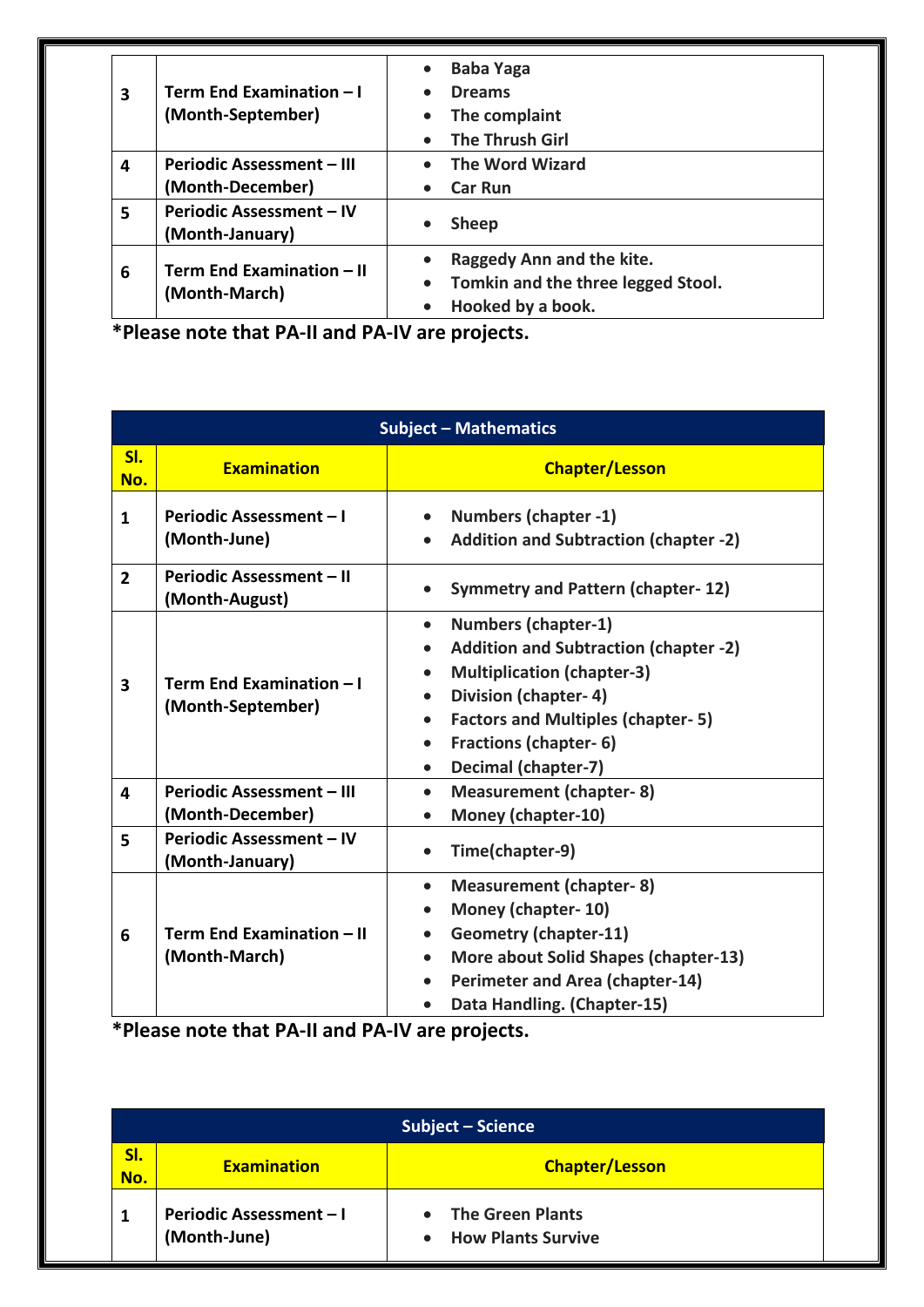| $\overline{2}$ | <b>Periodic Assessment - II</b><br>(Month-August)    | <b>Clothes We Wear</b>                                                                                                                                                                                                                      |
|----------------|------------------------------------------------------|---------------------------------------------------------------------------------------------------------------------------------------------------------------------------------------------------------------------------------------------|
| 3              | Term End Examination - I<br>(Month-September)        | <b>The Green Plants</b><br><b>How Plants Survive</b><br><b>Animals And Their Young Ones</b><br>$\bullet$<br><b>How Animals Survive</b><br>$\bullet$<br><b>Food Our Basic Need</b><br>$\bullet$<br><b>Digestion And The Role Of Microbes</b> |
| 4              | <b>Periodic Assessment - III</b><br>(Month-December) | <b>Solids, Liquids and Gases</b><br><b>Force, Work And Energy</b><br>$\bullet$                                                                                                                                                              |
| 5              | <b>Periodic Assessment - IV</b><br>(Month-January)   | <b>Keeping Safe</b><br>$\bullet$                                                                                                                                                                                                            |
| 6              | Term End Examination - II<br>(Month-March)           | <b>Solids, Liquids and Gases</b><br>$\bullet$<br><b>Force, Work and Energy</b><br><b>The Solar System</b><br><b>Keeping Our Earth Clean</b><br>$\bullet$<br>Air, Water And Weather                                                          |

**\*Please note that PA-II and PA-IV are projects.**

| <b>Subject - Social Science</b> |                                                      |                                                                                                                                                        |
|---------------------------------|------------------------------------------------------|--------------------------------------------------------------------------------------------------------------------------------------------------------|
| SI.<br>No.                      | <b>Examination</b>                                   | <b>Chapter/Lesson</b>                                                                                                                                  |
| 1                               | Periodic Assessment - I<br>(Month-June)              | <b>Our Country</b><br>$\bullet$<br><b>The Northern Mountain</b><br><b>The Northern Plains</b>                                                          |
| $\overline{2}$                  | Periodic Assessment - II<br>(Month-August)           | <b>Means Of Communication</b>                                                                                                                          |
| 3                               | Term End Examination - I<br>(Month-September)        | The Great Indian Desert<br>$\bullet$<br>The Coastal Plains and Islands<br><b>The Southern Plateau</b><br>Climate<br><b>What Do We Do Without Them?</b> |
| 4                               | <b>Periodic Assessment - III</b><br>(Month-December) | <b>Water Resources</b><br><b>Mineral Resources</b><br><b>Our People Our Strength</b>                                                                   |
| 5                               | <b>Periodic Assessment - IV</b><br>(Month-January)   | <b>Transport</b>                                                                                                                                       |
| 6                               | Term End Examination - II<br>(Month-March)           | <b>Agriculture</b><br><b>Industry</b><br>Soils of India<br><b>Our Forest Resources</b><br><b>Our Rights And Duties</b>                                 |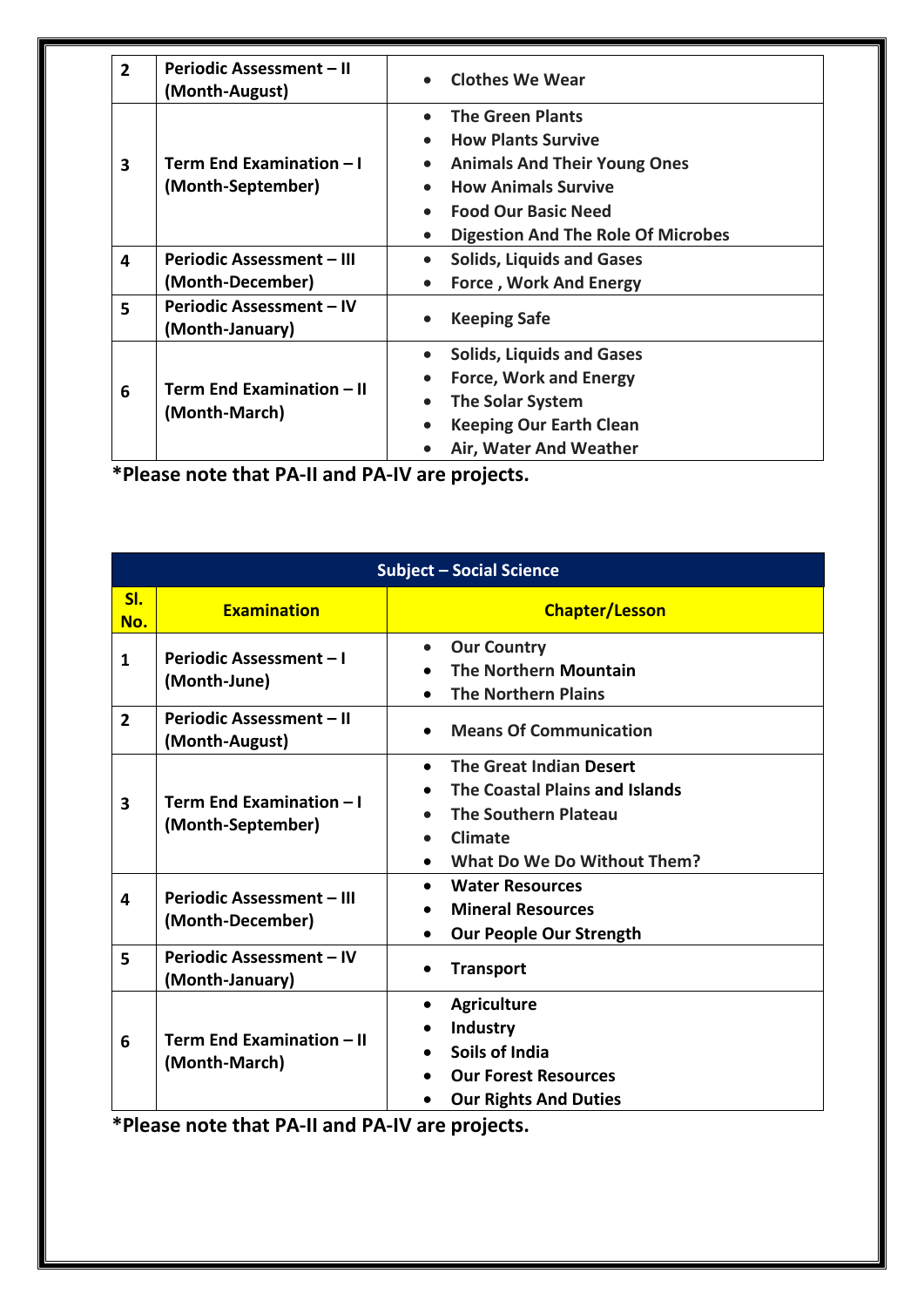|                |                                                      | Subject - Hindi                                                                                                                                                                                                     |
|----------------|------------------------------------------------------|---------------------------------------------------------------------------------------------------------------------------------------------------------------------------------------------------------------------|
| SI.<br>No.     | <b>Examination</b>                                   | <b>Chapter/Lesson</b>                                                                                                                                                                                               |
| 1              | <b>Periodic Assessment - I</b><br>(Month-June)       | • प्रकृति का संदेश<br>• बुद्धि का जीत<br>• वर्ण विन्यास, अनुच्छेद लेखन<br>अमृत वचन<br>$\bullet$                                                                                                                     |
| $\overline{2}$ | Periodic Assessment - II<br>(Month-August)           | संज्ञा                                                                                                                                                                                                              |
| 3              | Term End Examination - I<br>(Month-September)        | सरल हिंदी माला:-<br>$\bullet$<br>• बंधन का सुख,<br>• अभिमानी गुलाब<br>गौरवशाली भारतीय सेना<br>• कीमती है जल<br><u>व्याकरणः-</u><br>वाक्य,<br>सर्वनाम<br>लिंग<br>• पत्र लेखन<br>• शब्द भंडार<br>• मुहावरें<br>निबंध  |
| 4              | <b>Periodic Assessment - III</b><br>(Month-December) | क्रिया<br>चित्र पठन<br>देश हमारा<br>शेख चिल्ली का सपना                                                                                                                                                              |
| 5              | Periodic Assessment - IV<br>(Month-January)          | रज्जी का शौक                                                                                                                                                                                                        |
| 6              | Term End Examination - II<br>(Month-March)           | सरल हिंदी माला:-<br>$\bullet$<br>चिड़ियां की बच्ची<br>अगर न नभ में बादल होते<br>ब्रीफकेस<br>आओ करें प्रकृति की रक्षा<br>$\bullet$<br><u>व्याकरण</u> :-<br>शब्द भंडार<br>विशेषण<br>विराम चिन्ह<br>पत्र लेखन<br>निबंध |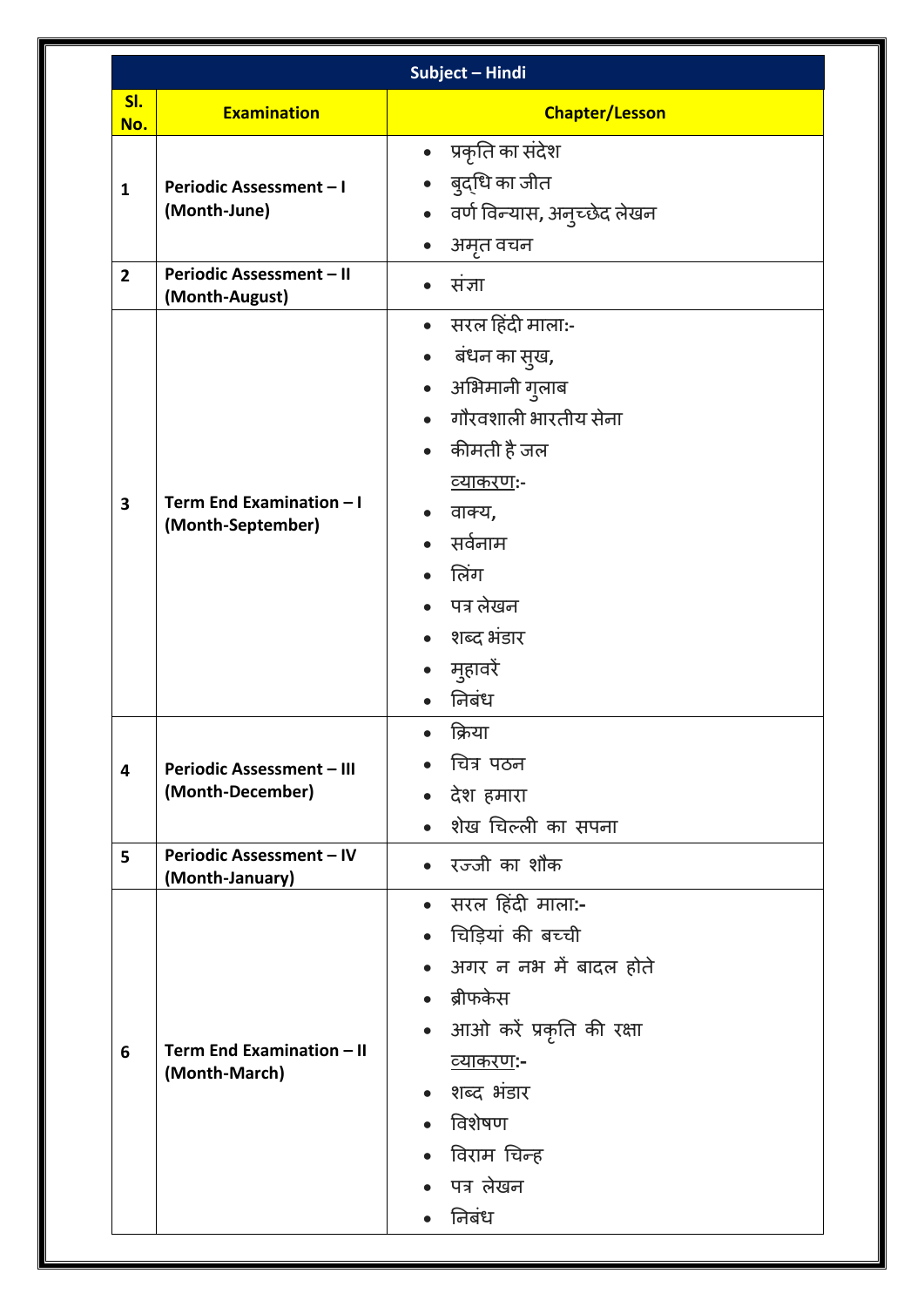• मुहावरें

## **\*Please note that PA-II and PA-IV are projects.**

|                | Subject - Bengali                                    |                                                                                                                                                                                             |  |
|----------------|------------------------------------------------------|---------------------------------------------------------------------------------------------------------------------------------------------------------------------------------------------|--|
| SI.<br>No.     | <b>Examination</b>                                   | <b>Chapter/Lesson</b>                                                                                                                                                                       |  |
| $\mathbf{1}$   | Periodic Assessment-I<br>(Month-June)                | শকুন্তলা<br>$\bullet$<br>বিশেষ্য পদ<br>প্ৰভাত                                                                                                                                               |  |
| $\overline{2}$ | Periodic Assessment - II<br>(Month-August)           | বহুরূপী<br>$\bullet$                                                                                                                                                                        |  |
| 3              | Term End Examination - I<br>(Month-September)        | ঘুমপাড়ানি মাসিপিসি<br>$\bullet$<br>হাতি<br>বনভোজন<br>বিশেষণ পদ<br>সৰ্বনাম পদ<br>বাক্য<br>সমোচ্চারিত ভিন্নার্থক শব্দ<br>বিপরীত শব্দ<br>অনুচ্ছেদ রচনা<br>পত্ৰলিখন<br>বোধপরীক্ষণ<br>$\bullet$ |  |
| 4              | <b>Periodic Assessment - III</b><br>(Month-December) | আমি সাগর পাড়ি দেব<br>$\bullet$<br>ক্ৰিয়াপদ<br>লিঙ্গ                                                                                                                                       |  |
| 5              | <b>Periodic Assessment - IV</b><br>(Month-January)   | নদীনালা গাছপালা                                                                                                                                                                             |  |
| 6              | Term End Examination - II<br>(Month-March)           | আমার ছেলেবেলা<br>উদ্ভিদের প্রাণ<br>দাৰ্জিলিং দৰ্শন<br>অব্যয় পদ<br>ক্রিয়ার কাল<br>বিরামচিহ্ন<br>সমাৰ্থক শব্দ<br>এককথায় প্রকাশ<br>$\bullet$<br>অনুচ্ছেদ রচনা<br>পত্ৰলিখন<br>বোধপরীক্ষণ     |  |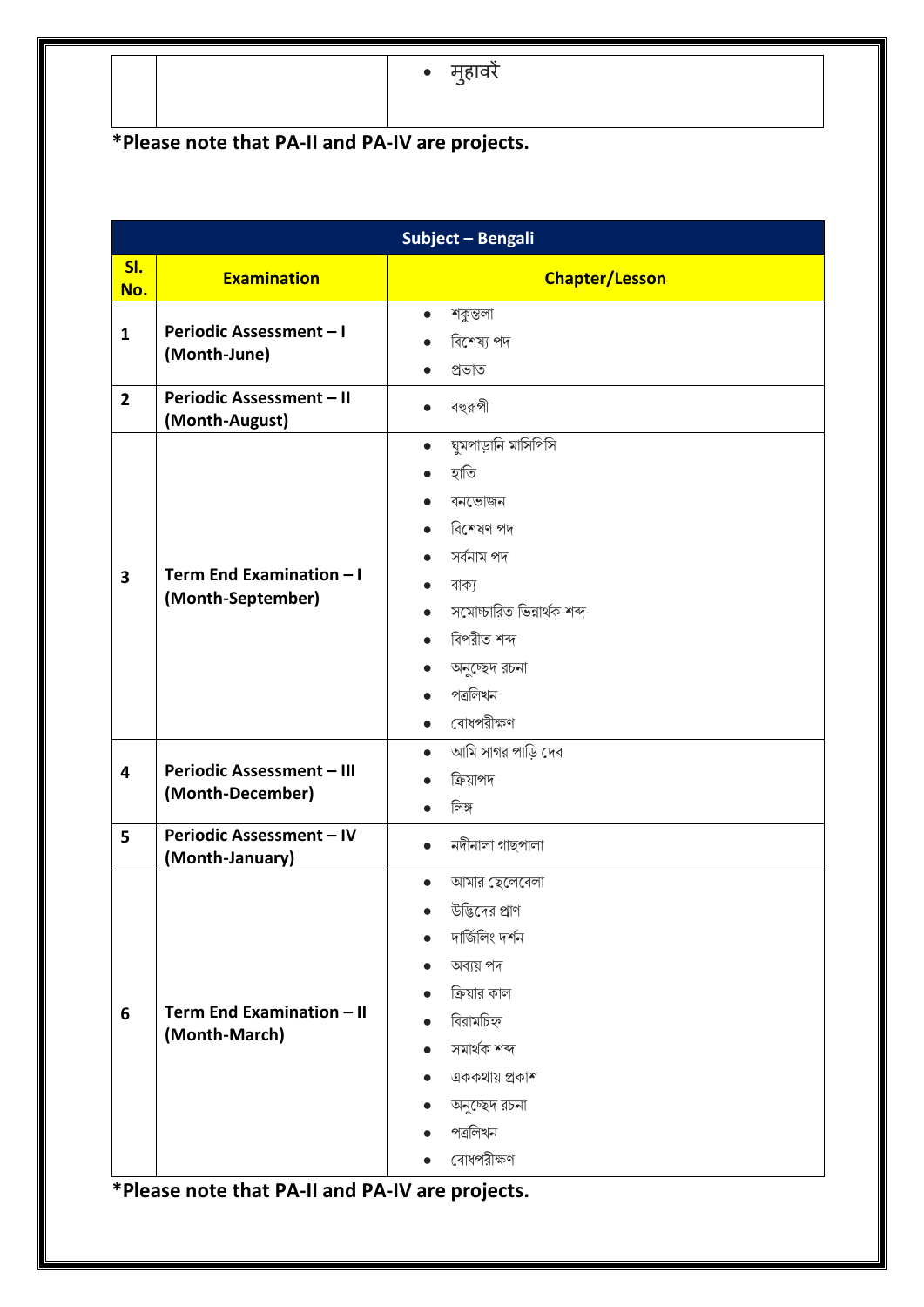| <b>Subject - Computer</b> |                                                      |                                                                                                                                                                                           |
|---------------------------|------------------------------------------------------|-------------------------------------------------------------------------------------------------------------------------------------------------------------------------------------------|
| SI.<br>No.                | <b>Examination</b>                                   | <b>Chapter/Lesson</b>                                                                                                                                                                     |
| 1                         | <b>Periodic Assessment - I</b><br>(Month-June)       | $Ch - 1 - Computer Hardware$<br>$\bullet$<br>$Ch - 2 - Operating System$<br>$\bullet$                                                                                                     |
| $\overline{2}$            | Periodic Assessment - II<br>(Month-August)           | $Ch - 3 - Fun$ with Tux Paint                                                                                                                                                             |
| $\overline{\mathbf{3}}$   | Term End Examination - I<br>(Month-September)        | $Ch - 1 - Computer Hardware$<br>$\bullet$<br>$Ch - 2 - Operating System$<br>$Ch - 3 - Fun$ with Tux Paint<br>$Ch - 4 - MS$ Word 2010<br>$Ch - 5 - MS$ Word – Formatting Text<br>$\bullet$ |
| 4                         | <b>Periodic Assessment - III</b><br>(Month-December) | $Ch - 6 - Logo$ Commands<br>$\bullet$<br>$Ch - 7 -$ Procedures in Logo                                                                                                                    |
| 5                         | Periodic Assessment - IV<br>(Month-January)          | $Ch - 8 - MS - Power Point Presentation 2010$                                                                                                                                             |
| 6                         | Term End Examination - II<br>(Month-March)           | $Ch - 6 - Logo$ Commands<br>$\bullet$<br>$Ch - 7 -$ Procedures in Logo<br>$Ch - 8 - MS PowerPoint 2010$<br>$Ch - 9 -$ Scratch<br>$Ch - 10$ – The Internet                                 |

**\*Please note that PA-II and PA-IV are projects.**

| Subject - GK   |                                                      |                                                                                                                             |
|----------------|------------------------------------------------------|-----------------------------------------------------------------------------------------------------------------------------|
| SI.<br>No.     | <b>Examination</b>                                   | <b>Chapter/Lesson</b>                                                                                                       |
| 1              | <b>Periodic Assessment - I</b><br>(Month-June)       | <b>The Natural World</b><br><b>Things Around Us</b>                                                                         |
| $\overline{2}$ | Periodic Assessment - II<br>(Month-August)           | <b>Science And Technology</b>                                                                                               |
| 3              | Term End Examination - I<br>(Month-September)        | <b>Numbers and Logical Skills</b><br>$\bullet$<br>Language and Literature<br>$\bullet$<br><b>Art And Music</b><br>$\bullet$ |
| 4              | <b>Periodic Assessment - III</b><br>(Month-December) | <b>Sports</b><br><b>The World Around Us</b>                                                                                 |
| 5              | Periodic Assessment - IV<br>(Month-January)          | <b>Solar System</b>                                                                                                         |
| 6              | Term End Examination - II<br>(Month-March)           | Health, Food<br>$\bullet$<br><b>Working Smarter - Inventions</b><br><b>Famous First</b>                                     |